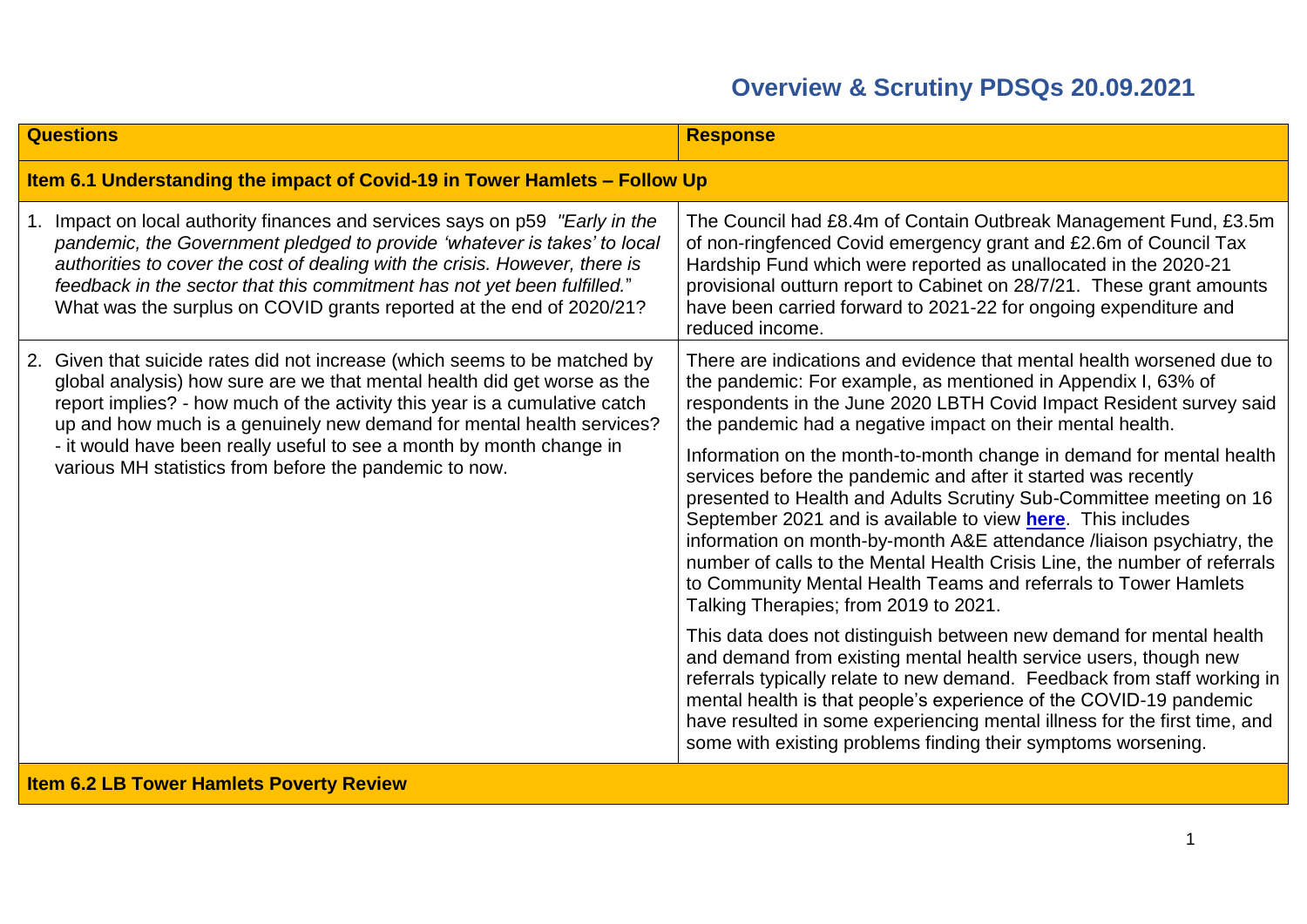| 1. There are several mentions of language barriers in the report, for example<br>p25 "Digital exclusion and language barriers were a major topic of<br>discussion in focus groups." but none of the findings relate to the poor<br>written and spoken English of too many residents, but as the report<br>says p27 "Moving into work has a strong poverty payoff" - why<br>was teaching English not one of the findings as that would greatly broaden<br>the range of jobs available? | The review team heard about the support provided by WorkPath to<br>residents who face barriers to work, and - as part of this discussion -<br>about the new ESOL and Functional Skills programme launched in<br>September 2020.                                                                                                                                                                                                                                                                                                             |
|---------------------------------------------------------------------------------------------------------------------------------------------------------------------------------------------------------------------------------------------------------------------------------------------------------------------------------------------------------------------------------------------------------------------------------------------------------------------------------------|---------------------------------------------------------------------------------------------------------------------------------------------------------------------------------------------------------------------------------------------------------------------------------------------------------------------------------------------------------------------------------------------------------------------------------------------------------------------------------------------------------------------------------------------|
|                                                                                                                                                                                                                                                                                                                                                                                                                                                                                       | The report recommends a partnership programme to improve skills and<br>access to decent work with opportunities for progression. Some<br>residents on low incomes face multiple barriers to work and we<br>recognise that improving English language skills will be an important<br>part of tackling these barriers, alongside other issues identified in the<br>review discussions including caring responsibilities, income<br>maximisation, skills, confidence, and uncertainty about the impact of<br>working on benefits entitlements. |
| 2. How much additional funding has so far been earmarked to tackle poverty<br>in Tower Hamlets as a result the Poverty Review?                                                                                                                                                                                                                                                                                                                                                        | The purpose of the review was to make recommendations to inform<br>future poverty reduction interventions by the council and its partners.<br>Following discussion at Cabinet, there will be a process of planning<br>which will consider resource implications.                                                                                                                                                                                                                                                                            |
| Item 6.3 Strategic delivery and performance reporting - Q1 2021/22                                                                                                                                                                                                                                                                                                                                                                                                                    |                                                                                                                                                                                                                                                                                                                                                                                                                                                                                                                                             |
| 1. Measure Number 73 - What % of staff paid over £60k p.a. are BAME? as I<br>believe we track this number internally                                                                                                                                                                                                                                                                                                                                                                  | We use the top 5% measure as a strategic indicator because it is a<br>well-established former best value performance indicator that is still<br>used by many local authorities. The top 5% measure is used for<br>benchmarking our performance against others. We provide top 5% data<br>to the LGA and we publicly report it in our gender (and ethnicity) pay<br>gap report, too.                                                                                                                                                         |
|                                                                                                                                                                                                                                                                                                                                                                                                                                                                                       | The starting salary for top 5% of staff is lower and therefore the number<br>of staff in that band is higher.                                                                                                                                                                                                                                                                                                                                                                                                                               |
|                                                                                                                                                                                                                                                                                                                                                                                                                                                                                       | Top 5% of staff that are BAME (June 2021)                                                                                                                                                                                                                                                                                                                                                                                                                                                                                                   |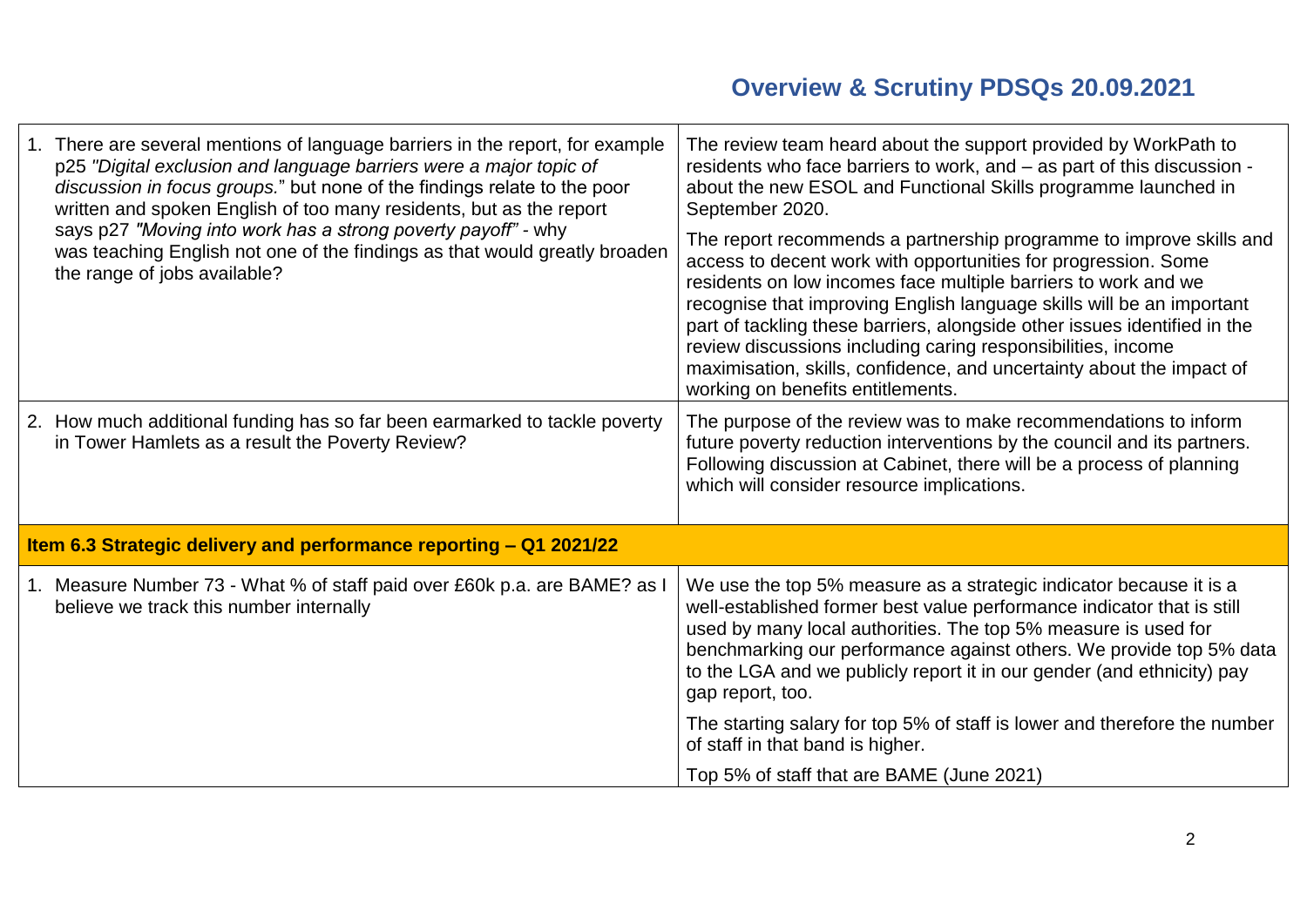|                                                                                                                                                                                                                                                                                                                                                                                                                                                                                                                                                                | • 32.6 percent of our senior staff are BAME<br>FTE: just over 68 full time equivalent staff.<br>Top 5% salary: ca. £55k in June 2021. Top 5% can vary slightly<br>over the course of the year and from year to year.<br>% of staff paid over £60k that are BAME (June 2021)                                                                                                                                                                                                                                                                                                                                                                                                                                                                                                                                                                                                                                                                                                                                                                                               |
|----------------------------------------------------------------------------------------------------------------------------------------------------------------------------------------------------------------------------------------------------------------------------------------------------------------------------------------------------------------------------------------------------------------------------------------------------------------------------------------------------------------------------------------------------------------|---------------------------------------------------------------------------------------------------------------------------------------------------------------------------------------------------------------------------------------------------------------------------------------------------------------------------------------------------------------------------------------------------------------------------------------------------------------------------------------------------------------------------------------------------------------------------------------------------------------------------------------------------------------------------------------------------------------------------------------------------------------------------------------------------------------------------------------------------------------------------------------------------------------------------------------------------------------------------------------------------------------------------------------------------------------------------|
| Paragraph 3.13 Indicators that are falling short of the minimum<br>expectation highlights<br>Health, social care and safeguarding<br>• People who are more independent after being supported through<br>reablement services<br>• People using social care who receive direct payments as part of self-<br>direct support<br>OSC had a call-in on day ops last municipal year so do you think that the<br>resulting decisions taken at the time has led to impacting this target<br>negatively? Is this something that needs reflecting on for reconsideration? | • 29.3 percent of staff earning £60k+ are BAME<br>FTE: just under 45 full time equivalent staff.<br>In quarter 1, 47.5% of people were more independent following a period<br>of reablement (54 out of 114), against a target of 75%. In the previous<br>quarter this was 55%. New hospital discharge arrangements from<br>September 2020 introduced a "discharge to assess"<br>approach. Combined with the impact of the pandemic, we are seeing<br>people leaving hospital at an earlier stage and with increased needs,<br>complexity, and dependency. These needs are not always the right fit<br>for a short term reablement service however, ensuring a good quality<br>service for everyone who can benefit from effective rehabilitation and<br>reablement; remains a priority for the Council and the NHS. (As it is<br>practice week, you may like to view this short film featuring an<br>Occupational Therapist from Reablement interviewed by one of our<br>Service Managers - Consolate talks about a case example and the<br>importance of communication): |
|                                                                                                                                                                                                                                                                                                                                                                                                                                                                                                                                                                | $\Box$ Consolate - Reablement and the importance of Communication.mp4<br>The number of people receiving a Direct Payment to arrange their own<br>care and support was 583 at the end of quarter 1 (there were 25 new<br>direct payment arrangements during this period however 28<br>ceased). Our target for this year is 650 however there has been a net<br>decrease in the last six months. Work continues to improve awareness<br>and promote Direct Payments and ensure that processes for setting<br>them up are straightforward. Support is available to those who choose                                                                                                                                                                                                                                                                                                                                                                                                                                                                                          |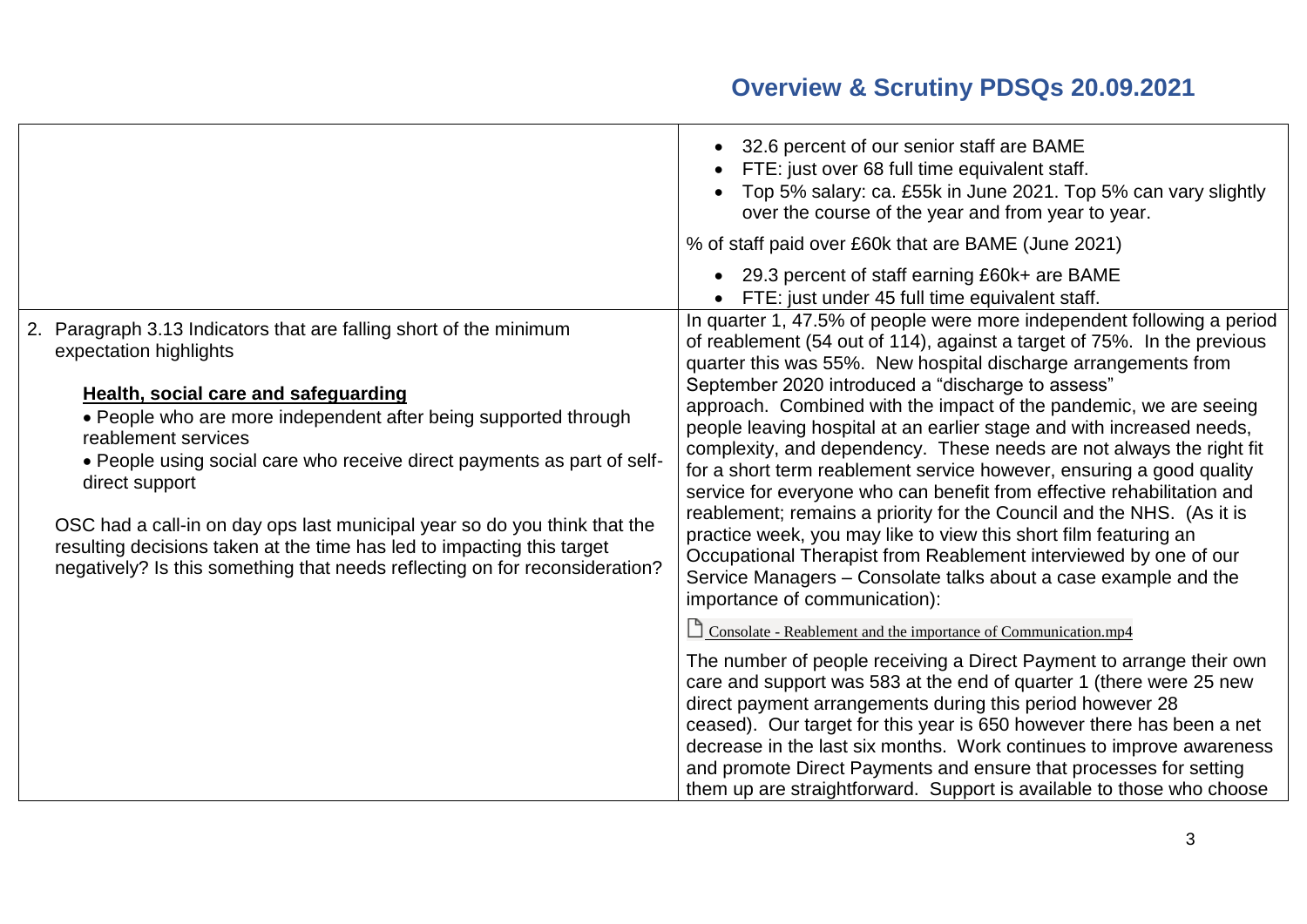|                                                                                                                |                                                                                                                                                                                                                                                                                                                                                                                                                                       | to arrange their care and support in this way and Direct Payments give<br>people with care and support needs greater choice and control.<br>We do not consider there is a direct correlation between changes to day<br>services and the above indicators. Changes to day services had a<br>positive impact in that there are 2 new Direct Payment arrangements as<br>a result of these changes.                                 |
|----------------------------------------------------------------------------------------------------------------|---------------------------------------------------------------------------------------------------------------------------------------------------------------------------------------------------------------------------------------------------------------------------------------------------------------------------------------------------------------------------------------------------------------------------------------|---------------------------------------------------------------------------------------------------------------------------------------------------------------------------------------------------------------------------------------------------------------------------------------------------------------------------------------------------------------------------------------------------------------------------------|
|                                                                                                                | Item 6.4 Budget monitoring report 2021-22 as at 30th June 2021 (period 3)                                                                                                                                                                                                                                                                                                                                                             |                                                                                                                                                                                                                                                                                                                                                                                                                                 |
|                                                                                                                | 1. Hadley House fire costs which are not covered by the Council's insurance<br>policy. Is that an external policy or the £10 million earmarked reserve we<br>hold for self-insurance?                                                                                                                                                                                                                                                 | A claim has been lodged against an external insurance policy. Costs<br>not covered by the policy will need to be borne by the Housing Revenue<br>Account (HRA).                                                                                                                                                                                                                                                                 |
|                                                                                                                | 2. Appendix A p25 "This forecast also includes a Fire Safety team that are<br>undertaking and documenting the results of fire risk surveys on the<br>external walls of privately-owned high-rise properties. In 2021/22 this team<br>will be funded from EWS grant that has been held in reserve specifically<br>for this project and will therefore not impact on the forecast outturn" how<br>much and from whom is this EWS grant? | The EWS funding formed part of the New Burdens money received by<br>LBTH from MHCLG and totalled £275,773. This money was not drawn<br>down and used in 2020/21 due to the outturn position of the Authority<br>and has been carried forward on the balance sheet to be applied in<br>2021/22 to fund the fire safety team. This is General Fund spend and<br>the MHCLG funding is forecast to be used in full during the year. |
| Item 6.5 New Electric Vehicle Charging Delivery Plan 2021-2025 and funding towards new public charging points. |                                                                                                                                                                                                                                                                                                                                                                                                                                       |                                                                                                                                                                                                                                                                                                                                                                                                                                 |
|                                                                                                                | 1. The £500k CIL will help generate annual profits of over £500k by 2025 -<br>why is it appropriate to use CIL rather than borrowing to create an income<br>generating asset which will so quickly pay for itself?                                                                                                                                                                                                                    | Borrowing is the last resort if there is no identified funding that can be<br>used for projects. In this case, the installation of EV charging<br>infrastructure falls within the intended uses of CIL funding.                                                                                                                                                                                                                 |
|                                                                                                                | 2. Will LBTH be installing EV chargers on THH estate car parks?                                                                                                                                                                                                                                                                                                                                                                       | Yes, some site THH sites are included in a list of identified sites.                                                                                                                                                                                                                                                                                                                                                            |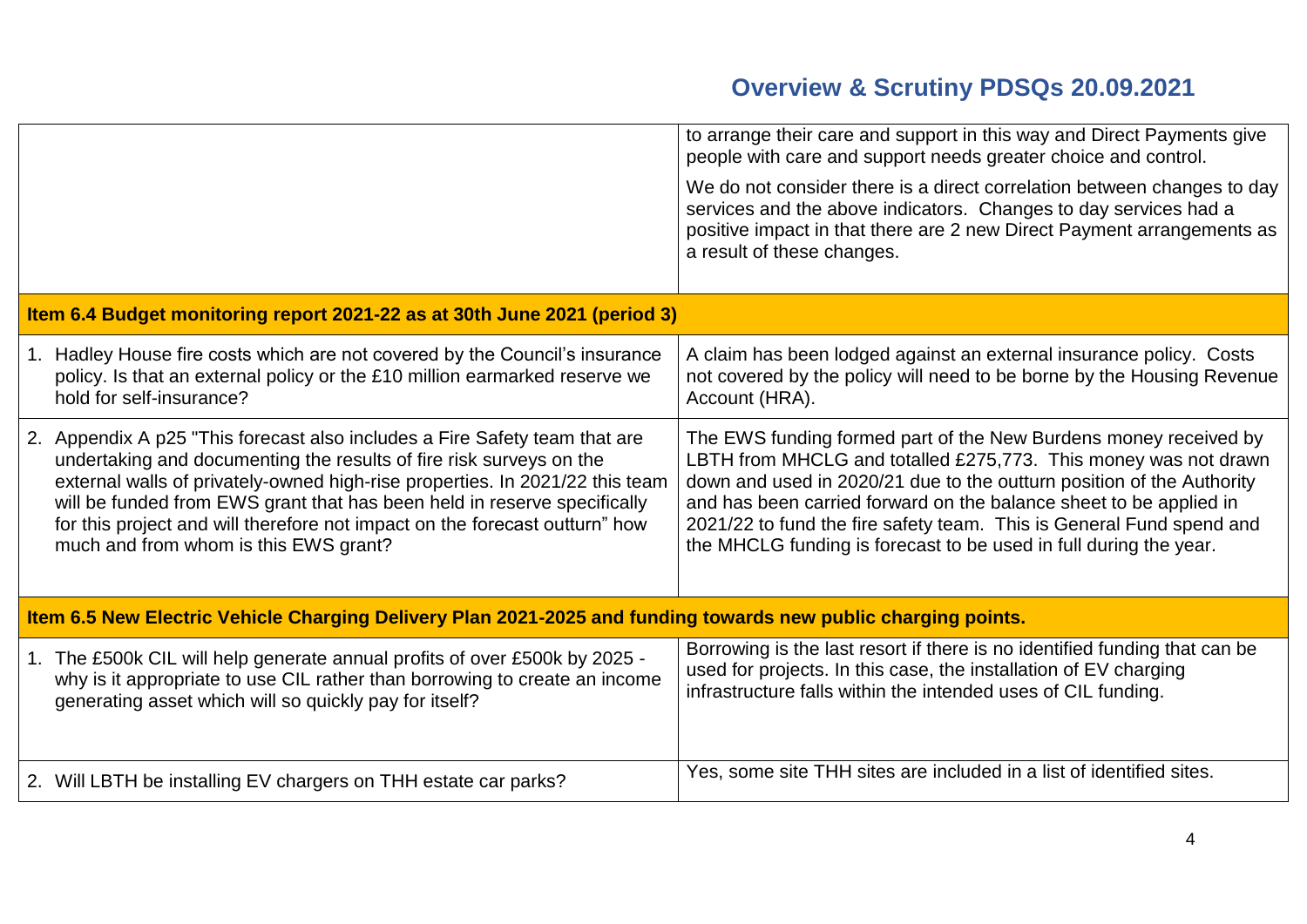| 3. When, how many & where will LBTH be installing EV chargers for its own<br>vehicles own its own land?                                            | There is a project to install charging points within council depots to<br>support electrification of the council's fleet. It is estimated these will be<br>installed in 1 <sup>st</sup> quarter of financial year 22/23:                                                                              |
|----------------------------------------------------------------------------------------------------------------------------------------------------|-------------------------------------------------------------------------------------------------------------------------------------------------------------------------------------------------------------------------------------------------------------------------------------------------------|
|                                                                                                                                                    | Each charger can charge two vehicles:                                                                                                                                                                                                                                                                 |
|                                                                                                                                                    | Poplar Recreation Ground - 5 chargers                                                                                                                                                                                                                                                                 |
|                                                                                                                                                    | Vehicles relocated from the Car Pound, location TBC assumed<br>Blackwall-10 chargers (10 for Parking/Trading Standards, 10 for Pest<br>Control). Mopeds can only be charged with a standard domestic plug<br>and do not require charging infrastructure, however plug sockets need<br>to be supplied! |
|                                                                                                                                                    | Toby Lane - 15 chargers (5 for Catering, 25 for Passenger)                                                                                                                                                                                                                                            |
|                                                                                                                                                    | Victoria Park (excluding St Marks Yard) - 2 chargers                                                                                                                                                                                                                                                  |
|                                                                                                                                                    | Toby Club - 6 chargers                                                                                                                                                                                                                                                                                |
|                                                                                                                                                    | Blackwall - Up to 46 chargers the figure includes vehicles displaced<br>from the Town Hall.                                                                                                                                                                                                           |
| 4. Why are rapid charging points not being considered for residential<br>charging or across the board instead of having several types of charging? | The space required for rapid chargers often makes them difficult to fit<br>on residential streets. They are also much more expensive often costing<br>5 times as much as standard fast chargers (£35,000-£40,000).                                                                                    |
|                                                                                                                                                    | Furthermore, there are widespread concerns that frequent rapid<br>charging impacts on battery life span. They are more suited for<br>occasional use or to satisfy the needs of high milage users such as                                                                                              |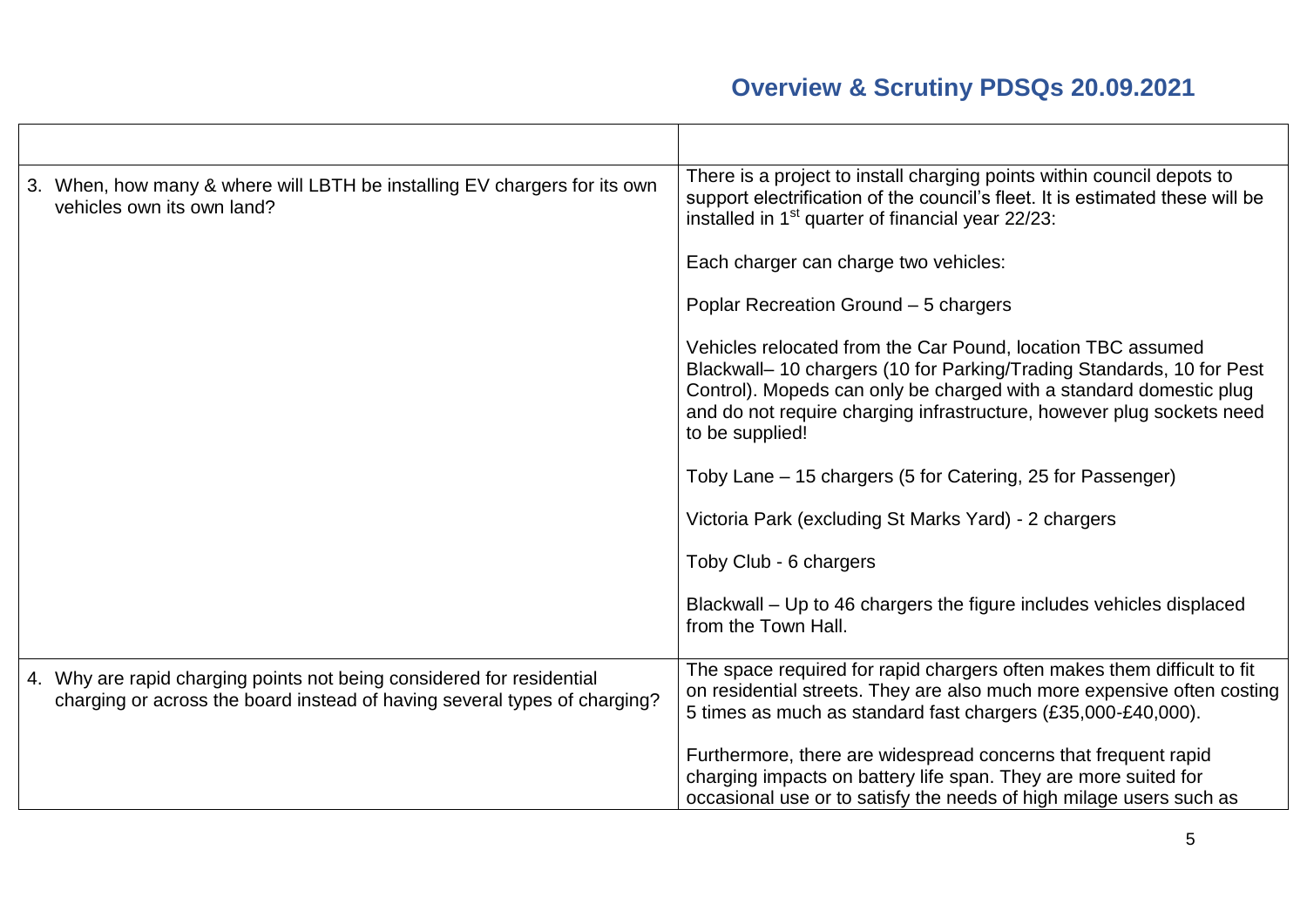|    |                                                                                                                                                                                                                                                                                                                                  | Taxi's and commercial vehicles.                                                                                                                                                                                                                                                                                                                                                                                                                                                                                    |
|----|----------------------------------------------------------------------------------------------------------------------------------------------------------------------------------------------------------------------------------------------------------------------------------------------------------------------------------|--------------------------------------------------------------------------------------------------------------------------------------------------------------------------------------------------------------------------------------------------------------------------------------------------------------------------------------------------------------------------------------------------------------------------------------------------------------------------------------------------------------------|
|    | 5. Could these charging points have an impact on current residents parking<br>spaces?                                                                                                                                                                                                                                            | Not all charging points would have dedicated charging bays. But<br>charging points that did have them, would be used by residents that are<br>freeing up parking spaces in the area to charge.                                                                                                                                                                                                                                                                                                                     |
|    | 6. "3.8 260 7kw fast chargers will cost around £2,000,000" or £7,692 per<br>charger - this seems excessive given that the retail price of such a charger<br>is under £1k                                                                                                                                                         | Around £7000 is the usual overall cost of installation, grid, and the costs<br>of the charging point. It can cost more depending the costs of<br>connecting to the grid.                                                                                                                                                                                                                                                                                                                                           |
| 7. | Would residents need permission from LBTH to instal their own chargers<br>off street in their front or back garden?                                                                                                                                                                                                              | <b>No</b>                                                                                                                                                                                                                                                                                                                                                                                                                                                                                                          |
|    | 8. Are 1,100 chargers going to be sufficient for 6,000 vehicles? Some<br>residents may leave their vehicles in the space located next to the charger<br>for days at a time if they do not use a car daily - meaning there will be<br>limited turnover of spaces.                                                                 | We monitor for this occurring. This hasn't happened for the 80-lamp<br>column and 24 fast chargers we already have in operation. One<br>potential solution if overstaying were to occur would be a fee to<br>discourage it.                                                                                                                                                                                                                                                                                        |
|    | 9. What is the assumption that a 6:1 ratio of vehicles to chargers is sufficient<br>based on? Early adopters of EVs may be more frequent users of vehicles,<br>so current usage is not necessarily indicative of future usage. Does the<br>council have data on how long the average car in the borough remains in<br>its space? | In its calculations of the number of charging stations needed in the<br>future, the International Energy Association (IEA) has recommended on<br>a European level a ratio of 10 EVs to 1 charging connection.<br>On that basis the current levels of EVs in the Borough would require<br>100. We currently have just over 100 with a further 80 which are already<br>commissioned and due to be available in October. This will be followed<br>by another 150 lamp column chargers by the end of March 2022 taking |